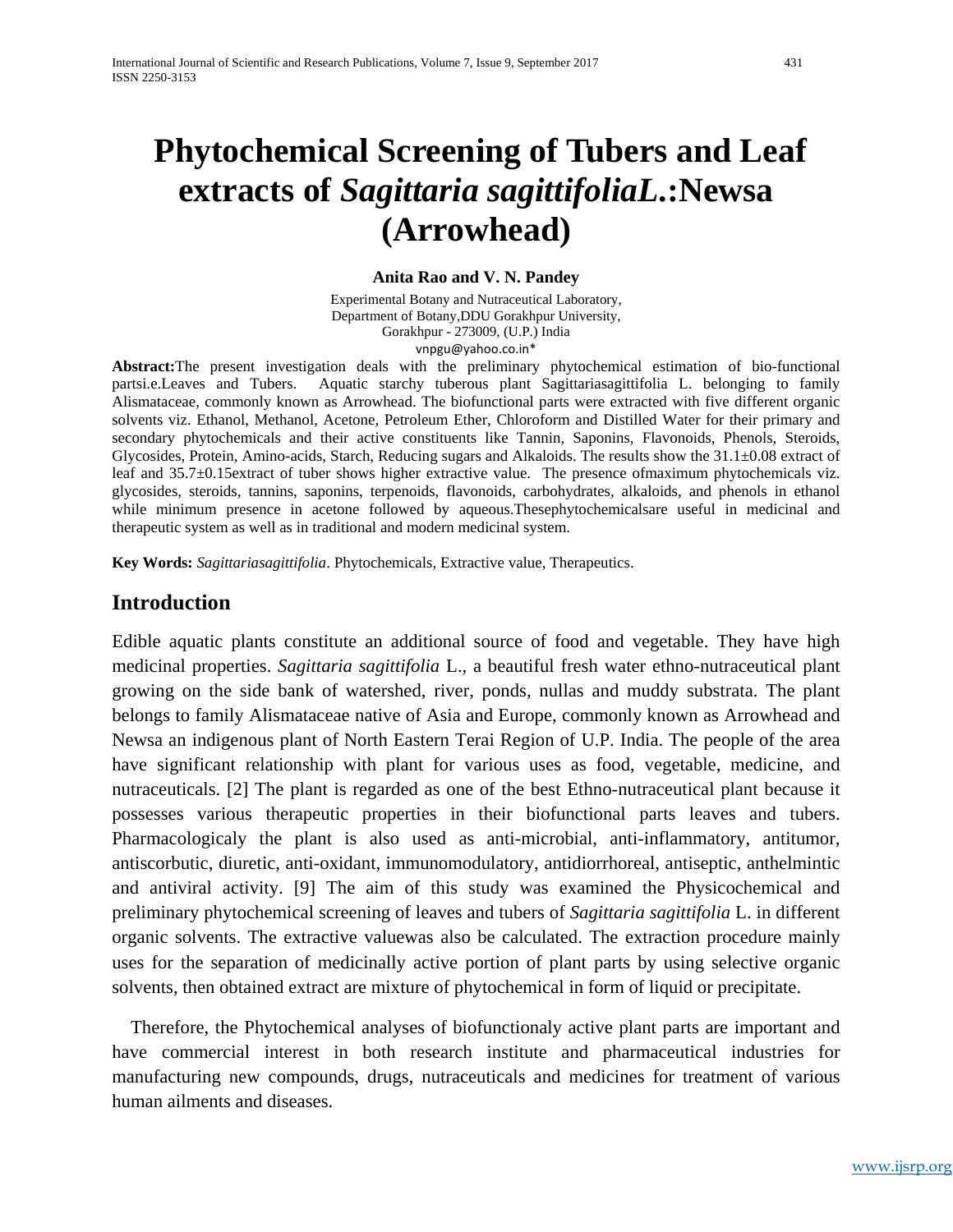

Fig 1- Habit of *Sagittaria sagittifolia* L.Fig 2-Tubers of *Sagittaria sagittifolia* L.

## **Materials and Methods**

#### **Collection of plant materials**

The fresh plant parts of *Sagittariasagittifolia* L. were collected from different sites of water bodies in an around Gorakhpur district U.P. India and the plants were identified in the Department of Botany, DDU Gorakhpur University Gorakhpur. The fresh materials of leaves, stem and tubers were washed under running tap water, and dried under shade then pulverized into fine powder with the help of mechanical blender.

# **Preparation of plant Extracts**

#### **Hot water extraction**

Twenty gram of dried powdered plant material was taken in a beaker and 200 ml of distilled water was added then the mixture was heated on water bath with continuous stirring at  $30^{\circ}$ -40 $^{\circ}$ C for 20 minutes. The water extract was filtered through filter paper and filtrate was used for the phytochemical analysis.

#### **Solvent Extraction**

The crude extract of *Sagittariasagittifolia*L. plant parts (leaves and tubers) were prepared by Soxhlet extraction method. Twenty gm powdered plant material was uniformly packed into a thimble and extracted with 200 ml of 90 percent organic solvents (Ethanol, Methanol, Acetone,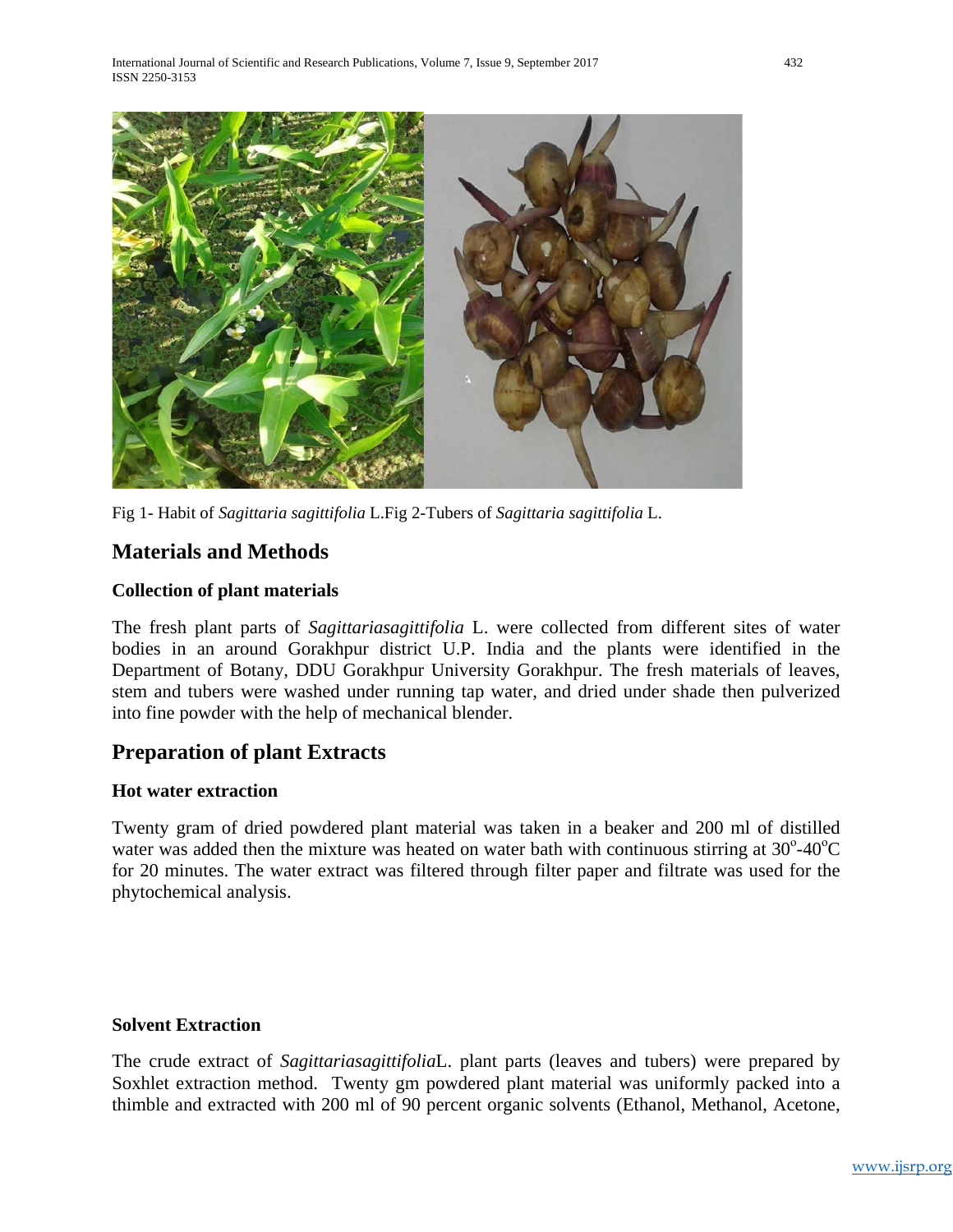Aqueous, Chloroform and Petroleum Ether) separately about 48 hours or till the solvent in siphon tube of an extractor become colorless. After that the extract was filtered through a paper filter (Whatman, no.1) and evaporated under reduced pressure and controlled temperature (45-  $50^{\circ}$ c) by the rotatory evaporator to make more concentration and it was stored in dark glass bottle at 4<sup>o</sup>c for further analysis. [5]

# **Extractive value of plant sample**

The extractive value or the yield percentage of the plant sample is calculated before and after extraction process using the formula-

Percent Extractability =  $(W1/W2)$  X 100

W<sub>1</sub> = Net weight of powder in gram after extraction

W<sub>2</sub> = Total weight of powder in gram taken initially for extraction

# **Phytochemical Screening (Qualitative)**

Stock solution was prepared from 100 mg of each of the crude extract (Ethanol, Methanol, Acetone, Aqueous, Chloroform and Petroleum Ether), dissolved in 10 ml of their own mother solvent. The obtained stock solution was subjected to preliminary phytochemical analysis through proper standard method [3].

# **Estimation of moisture**

Initially the amount of 5 gm of powdered sample of *Sagittariasagittifolia* L. (Leaves and Tubers) was taken in dry and pre-weight, Petri plate in triplicate. The sample was uniformly spread in petri-dish, weight and transfer place into the oven for 8 hours at  $105^{\circ}$ C. After drying place, the dice into desecrator, cool and reweight the dish and its dried sample.

## Calculation

Moisture  $\% = W1-W2/W1$  X100

 $W1=$  Weight (g) of sample before drying

W2= Weight  $(g)$  of sample after drying

# **Estimation of Ash Content**

Estimation of ash content of dried sample Leaf, Tuber of *Sagittariasagittifolia* L. was carried out through standard method of AOAC.

# **Statistical analysis:**

The experiments were performing in three determination(Triplicates) and the results were expressed as mean  $\pm$  S.D. (n=3).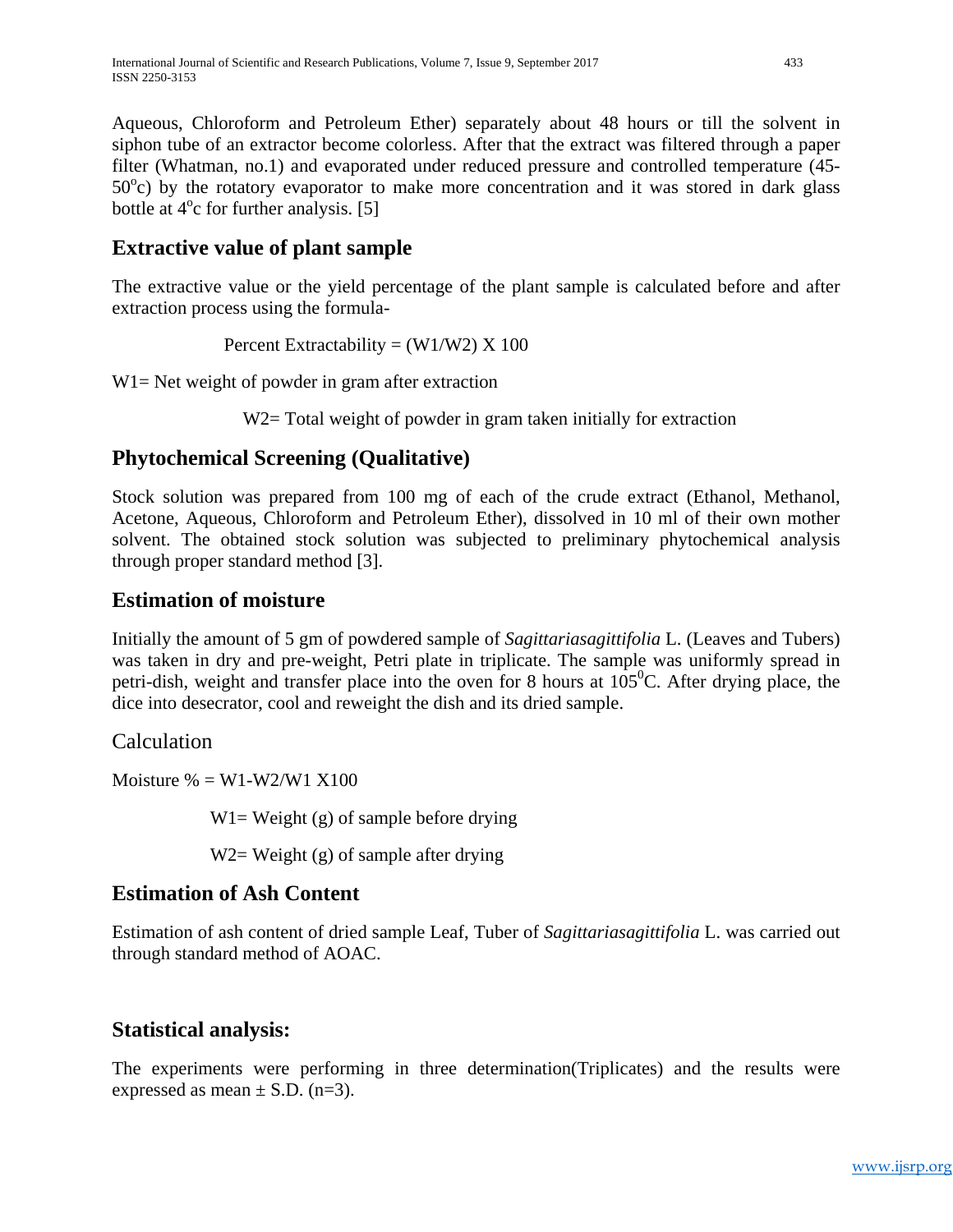## **Results and Discussion:**

The Phytochemical and bioactive compounds of *Sagittariasagittifolia* L. were tested and summarized in table 3.

#### **Extractive values**

The Extractive values of Crude extract of leaves and tubers of *Sagittariasagittifolia* L. in different organic solvents (Ethanol, Methanol, Acetone, Aqueous, Chloroform and Petroleum Ether) are given in table 1. The highest extractive yield was found in the ethanol extract of tubers and methanol extract of leaves.

#### **Physico-chemical Analysis**

The physico-chemical parameters like moisture content, loss on drying, total ash, water-soluble, acid- soluble extractive values were carried and recorded in table 2.

#### **Preliminary Phytochemical Screening**

The Phytochemical screening of crude extract of leaves and tubers were carried out in different organic solvent. The result revealed the presence of phytochemical like Tannin, Saponins, Flavonoids, Phenols, Steroids, Glycosides, Protein, Amino-acids, Starch, reducing sugars and Alkaloids on the basis of colorations and precipitation on chemical reaction and summarized in table 2 and 3

#### **Table 1: Extractive value of** *Sagittariasagittifolia***L.**

| S.No.          | Type of Extract | Yield $(\% W/W)$ |                  |  |  |  |
|----------------|-----------------|------------------|------------------|--|--|--|
|                |                 | Leaf             | <b>Tuber</b>     |  |  |  |
|                | Ethanol         | $29.1 \pm 0.13$  | $35.7 \pm 0.15$  |  |  |  |
| $\overline{2}$ | Methanol        | $31.1 \pm 0.08$  | $30.7 \pm 0.06$  |  |  |  |
| 3              | Acetone         | $26.1 \pm 2.41$  | $29.1 \pm 0.13$  |  |  |  |
| $\overline{4}$ | Petroleum Ether | $15.75 \pm 0.09$ | $14.5 \pm 0.10$  |  |  |  |
| 5              | Chloroform      | $25.9 \pm 0.06$  | $20.89 \pm 0.07$ |  |  |  |
| 6              | Distilled Water | $21.65 \pm 0.11$ | $27.18 \pm 0.13$ |  |  |  |

Values are means of three determination  $\pm$  S.D. (n=3)

**Table 2: Physicochemical Parameters of** *Sagittariasagittifolia* **L.**

| <b>S.No.   Name of Parameters</b> | Values $(\%$ ) W/W |
|-----------------------------------|--------------------|
|                                   |                    |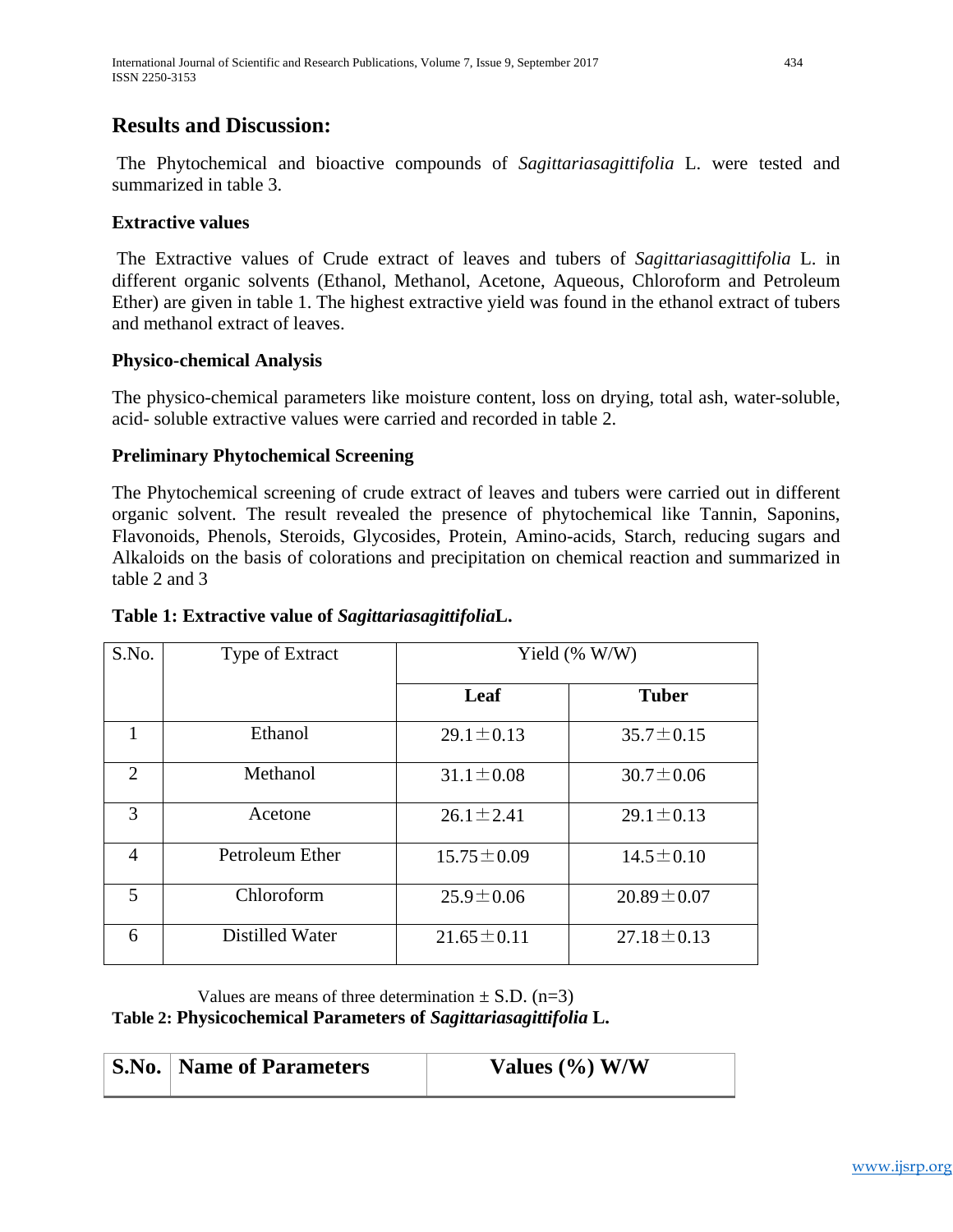|                |                                | Leaf            | <b>Tubers</b>   |
|----------------|--------------------------------|-----------------|-----------------|
|                | Colour of Powder               | Greenish        | Creamish        |
| $\overline{2}$ | $PH(5\%$ w/v aqueous solution) | 5.7             | 6.3             |
| 3              | Moisture content               | $9.07 \pm 0.10$ | $8.39 \pm 1.75$ |
|                | Total ash                      | $4.29 \pm 0.16$ | $2.82 \pm 0.03$ |
| 5              | Water soluble extractive       | $3.16 \pm 0.04$ | $1.23 \pm 0.04$ |
| 6              | Acid soluble extractive        | $0.13 \pm 0.02$ | $0.40 \pm 0.01$ |

## **Table 3: Phytochemical Analysis of Extract of** *Sagittariasagittifolia* **L.**

| Phytochemi<br>cal | <b>Chemical test</b> | <b>Leaf extract</b>      |                        |                          | <b>Tuber extract</b>     |                          |                         |              |             |
|-------------------|----------------------|--------------------------|------------------------|--------------------------|--------------------------|--------------------------|-------------------------|--------------|-------------|
|                   |                      | Aqueou<br><sub>S</sub>   | Ethano<br>$\mathbf{1}$ | Metha<br>nol             | Aceto<br>ne              | Aque<br>ous              | Ethan<br><sub>o</sub> l | Meth<br>anol | Aceto<br>ne |
| <b>Glycosides</b> | Keller Killiani      |                          | $+$                    | $+$                      |                          |                          | $+$                     | $+$          |             |
| <b>Steroids</b>   | Liebermann           | $\overline{\phantom{a}}$ | $+$                    | $\overline{\phantom{a}}$ | $+$                      | $\overline{a}$           | $+$                     |              | $+$         |
| <b>Tannins</b>    | Ferric chloride      | $+$                      | $^{+}$                 | $+$                      | $\overline{\phantom{a}}$ | $\overline{\phantom{a}}$ | $\qquad \qquad -$       | $+$          |             |
| <b>Saponins</b>   | Foam                 | $+$                      |                        |                          | $+$                      | $+$                      |                         |              | $+$         |
| <b>Terpenoids</b> | Salkowski            |                          | $+$                    | $+$                      | $\overline{\phantom{a}}$ | $\overline{\phantom{a}}$ | $+$                     | $+$          |             |
| <b>Flavonoids</b> | Alkaline reagent     |                          | $+$                    | $+$                      |                          | $+$                      | $+$                     | $+$          | $+$         |
| <b>Protein</b>    | Ninhydrin            | $+$                      | $+$                    | $\overline{\phantom{a}}$ | $\overline{\phantom{a}}$ | $+$                      | $+$                     | $+$          | $+$         |
| Carbohydra<br>te  | Benedict's           | $+$                      |                        | $+$                      | $\overline{\phantom{a}}$ | $+$                      | $+$                     | $+$          | $+$         |
| <b>Alkaloids</b>  | Mayer's              | $\overline{\phantom{a}}$ | $+$                    | $+$                      | $+$                      | $\overline{\phantom{a}}$ |                         |              |             |
| <b>Phenols</b>    | Ferric chloride      | $+$                      | $+$                    | $+$                      | $+$                      | $+$                      | $+$                     | $+$          | $+$         |

**+= presence - =Absence**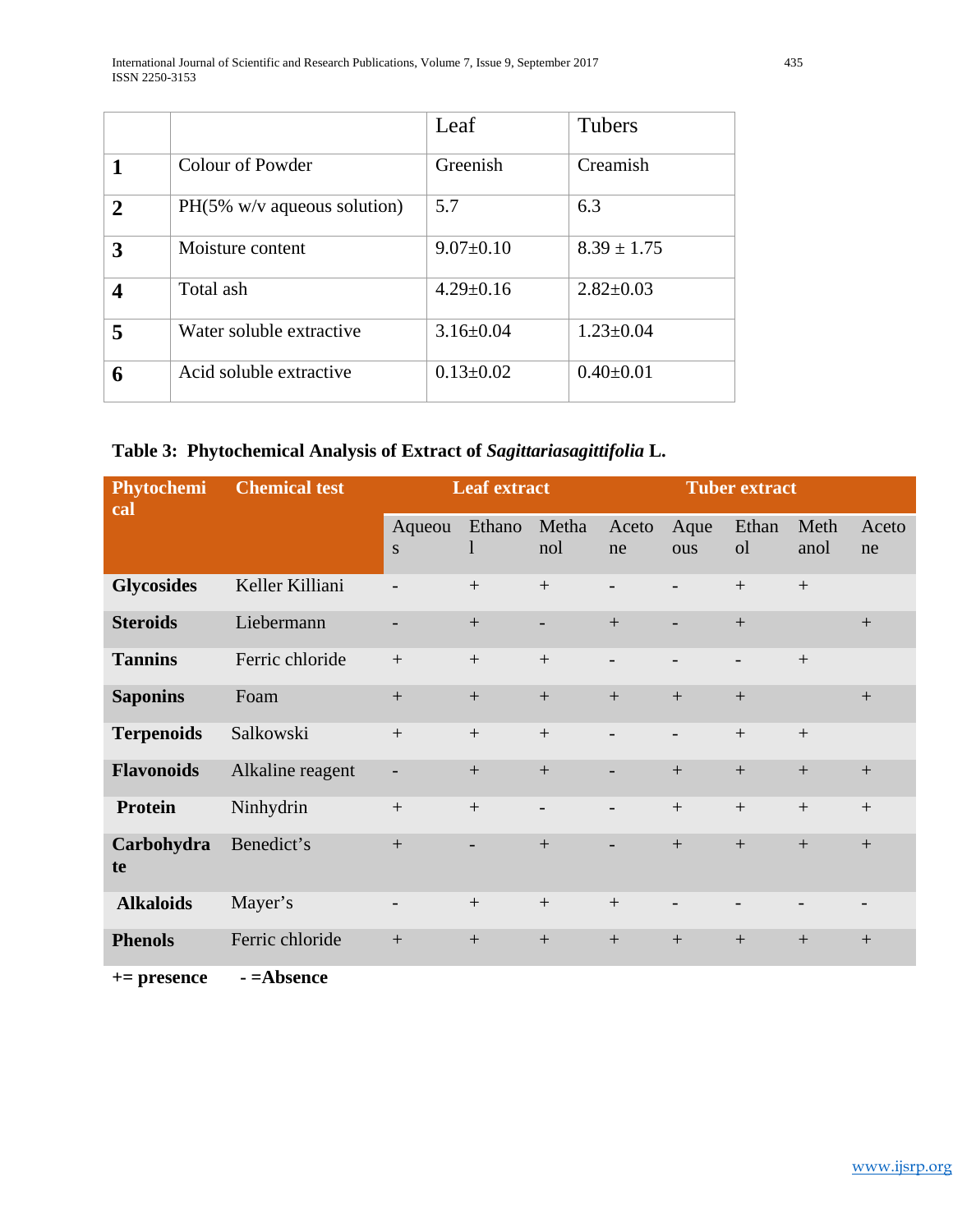International Journal of Scientific and Research Publications, Volume 7, Issue 9, September 2017 436 ISSN 2250-3153



**Fig 3-** Percentage yield different extracts of leaves and tubers of *Sagittaria sagittifolia* L.

## **Conclusions**

Phytochemical are naturally occurring non-nutritive part of plant chemicals that have protective and defensive properties. The intake of phytochemical in dietary purposes may promote the health benefit and protective against many diseases like cardiovascular and chronic diseases. [8] The qualitative phytochemical screening of leaves and tubers of *Sagittaria sagittifolia* L. were performed initially with different solvents to detect out the nature and presence of secondary metabolite in their extract.The present study revealed the presence of Steroids Terpenoids, Tannin, Phenols, Saponins, Alkaloids, Glycosides, Flavonoids, Protein, Amino acids, and Starch in leaves and tubers (Table-3). The presence of these phytochemicals indicate the *Sagittaria sagittifolia*L. having potential source of Therapeutic medicine. The study suggested that this plant is needed to explore and their utilization in field of Medicine and Pharmaceutical science more beneficial.

## **Acknowledgments:**

The authors are thankful to Head, Department of Botany DDU Gorakhpur University, Gorakhpur, for providing necessary facilities to carry out the experiments for supporting lab facility. The authors are also thankful to UGC, New Delhi for providing financial assistance.